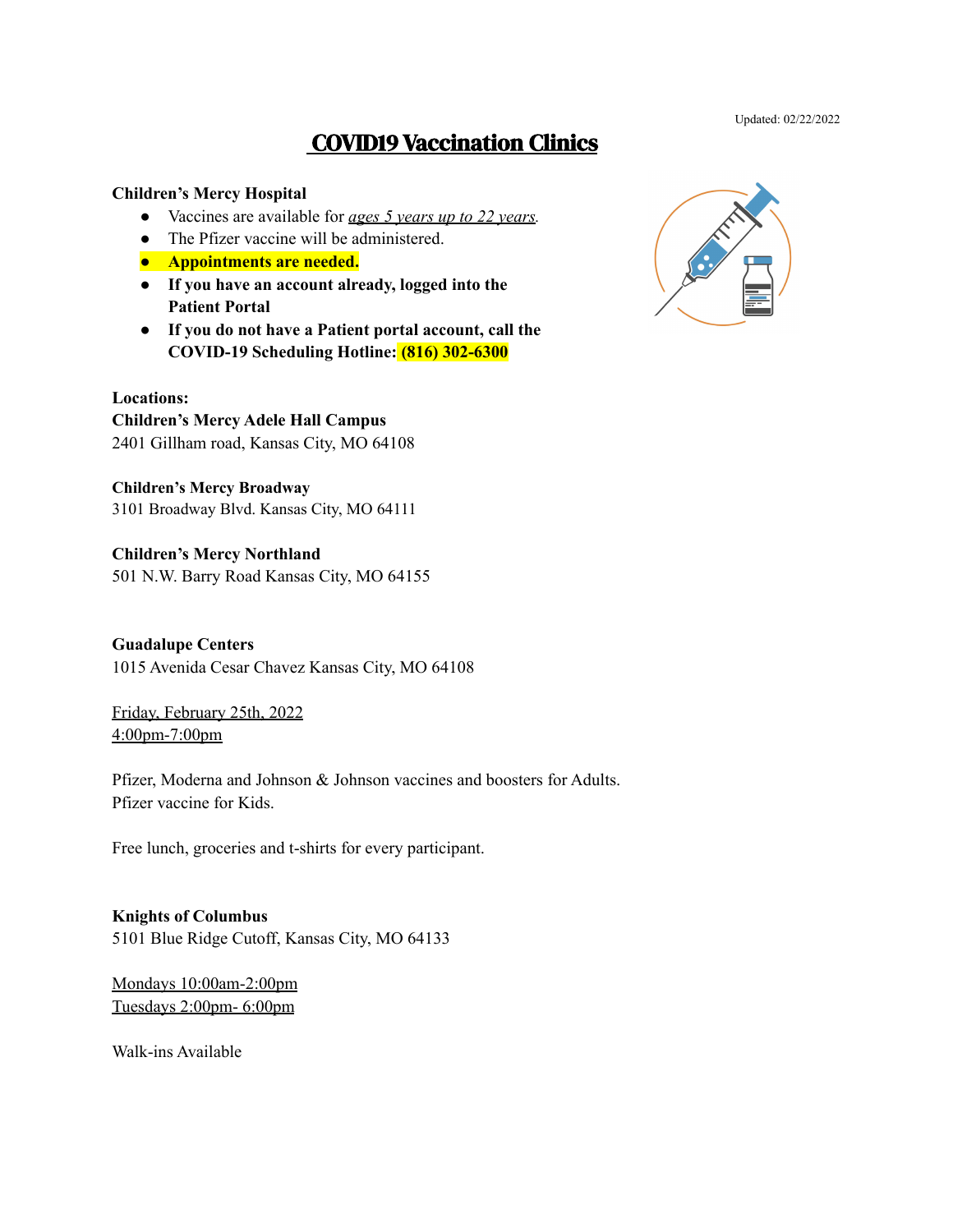Schedule an appointment

[https://www.kcmo.gov/city-hall/departments/health/coronavirus-covid-19-kcmo-information-and-respons](https://www.kcmo.gov/city-hall/departments/health/coronavirus-covid-19-kcmo-information-and-response/schedule-your-covid-19-vaccine-at-knights-of-columbus-blue-ridge-vaccination-clinic) [e/schedule-your-covid-19-vaccine-at-knights-of-columbus-blue-ridge-vaccination-clinic](https://www.kcmo.gov/city-hall/departments/health/coronavirus-covid-19-kcmo-information-and-response/schedule-your-covid-19-vaccine-at-knights-of-columbus-blue-ridge-vaccination-clinic)

## **KCMO Health Department**

2400 Troost Ave, KCMO 64108

Appointments only !

[https://www.kcmo.gov/city-hall/departments/health/coronavirus-covid-19-kcmo-information-and-respons](https://www.kcmo.gov/city-hall/departments/health/coronavirus-covid-19-kcmo-information-and-response/schedule-your-covid-19-vaccine-at-the-kansas-city-health-department) [e/schedule-your-covid-19-vaccine-at-the-kansas-city-health-department](https://www.kcmo.gov/city-hall/departments/health/coronavirus-covid-19-kcmo-information-and-response/schedule-your-covid-19-vaccine-at-the-kansas-city-health-department)

KCHD is offering Pfizer, Moderna, Johnson & Johnson vaccines. Hours: Monday, Wednesday, Fridays 8:30am to 4:00pm Tuesday and Thursdays 8:30am to 7:00pm

## **KC Public Libraries**

KC CARE Health center will provide free vaccine shots at select library locations on specific days and times.

- No appointment needed-just walk in
- $\bullet$  Ages 5+ eligible
- No insurance eligible or payment necessary- completely free!
- **Booster shots** are also available
- Spanish-language translators will be available

**Plaza Branch** 4801 Main st. KCMO Tuesdays 10:00am- 2:00pm

**Waldo Branch** 201 E 75st. KCMO Wednesdays 2:00pm-6:00pm

**North-East Branch** 6000 Wilson Ave. KCMO Thursdays 12:00pm- 6:00pm

**Samuel U Rodgers Health Center** 825 Euclid KCMO 64124